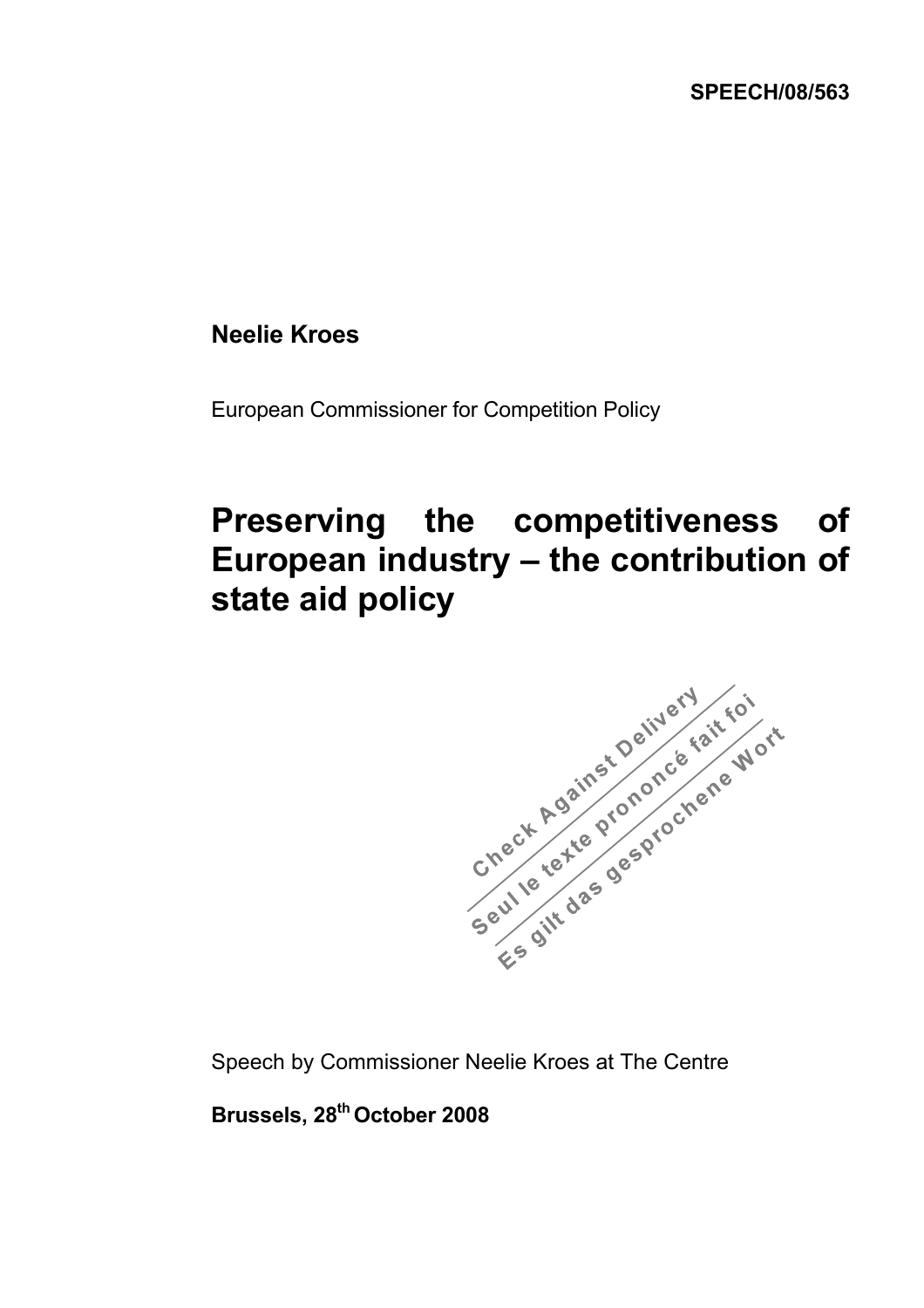Ladies and gentlemen,

At present, our economy is facing challenges greater and more acute than we have seen in decades. In such times, the role of government is different compared to good times. In an economic downturn, governments have to look harder at how to reduce unemployment, at how to boost growth, at how to minimise the negative effects of a recession on their citizens.

But even though the emphasis of government intervention might change, the basic rules of economics will not. Some policies are better than others, not because of ideology, but because some policies work, and some do not.

Over the years, the European Commission and the Member States have pursued a set of policies that work - the Lisbon Strategy for Growth and Jobs – to ensure that Governments are looking after the long term interests of their economies.

The strategy is a set of tried and trusted methods to boost growth in the economy and to boost employment. This is a  $21<sup>st</sup>$  century industrial policy, to provide and strengthen sustainable economic growth.

What does such policy require? Things like better regulation, investing in people through education and training, promoting growth through research and development, and of course competitive markets.

Competitive markets make our companies more innovative, more productive and more cost effective, and at the same time deliver lower prices, better quality, new products and greater choice for our citizens.

Competitive markets require a strong competition policy, rigorously enforced, and the EU's state aid rules are an intrinsic part of this.

As the impact of Europe's economic slowdown is felt in terms of redundancies and reduced orders and smaller margins for error, we need a calm and clear Europewide response, not a series of divergent national responses. This is where state aid rules help. The state aid rules prevent beggar-thy-neighbour national responses by ensuring that aid does not give recipients a disproportionate advantage, putting them in an artificially privileged position in relation to their competitors. Europe cannot afford to have one Member State's cure aggravating the illness of patients in other Member States.

There is no national route out of this crisis. It would be a disaster to start a subsidy race with Member States spending money not to deal with the underlying problems, but to deal with the problems caused by other Member States' subsidies.

So what should states be doing? They should stimulate sustainable investment in European business, which will lead to more innovation, more research, better training and to higher quality jobs.

The state aid rules will not get in the way, because they have been designed to support just such measures. From day one in my office I have worked hard to ensure that nearly every rule and process of state aid control has been reformed to enable our state aid policies to directly support growth and jobs.

State aid rules also help to focus on targeting the aid where it has optimal effect. The economy is going to need state intervention – state aid – but it is going to need the right type. In particular in an economic downturn, Member States need to be very careful with every euro of taxpayers' money.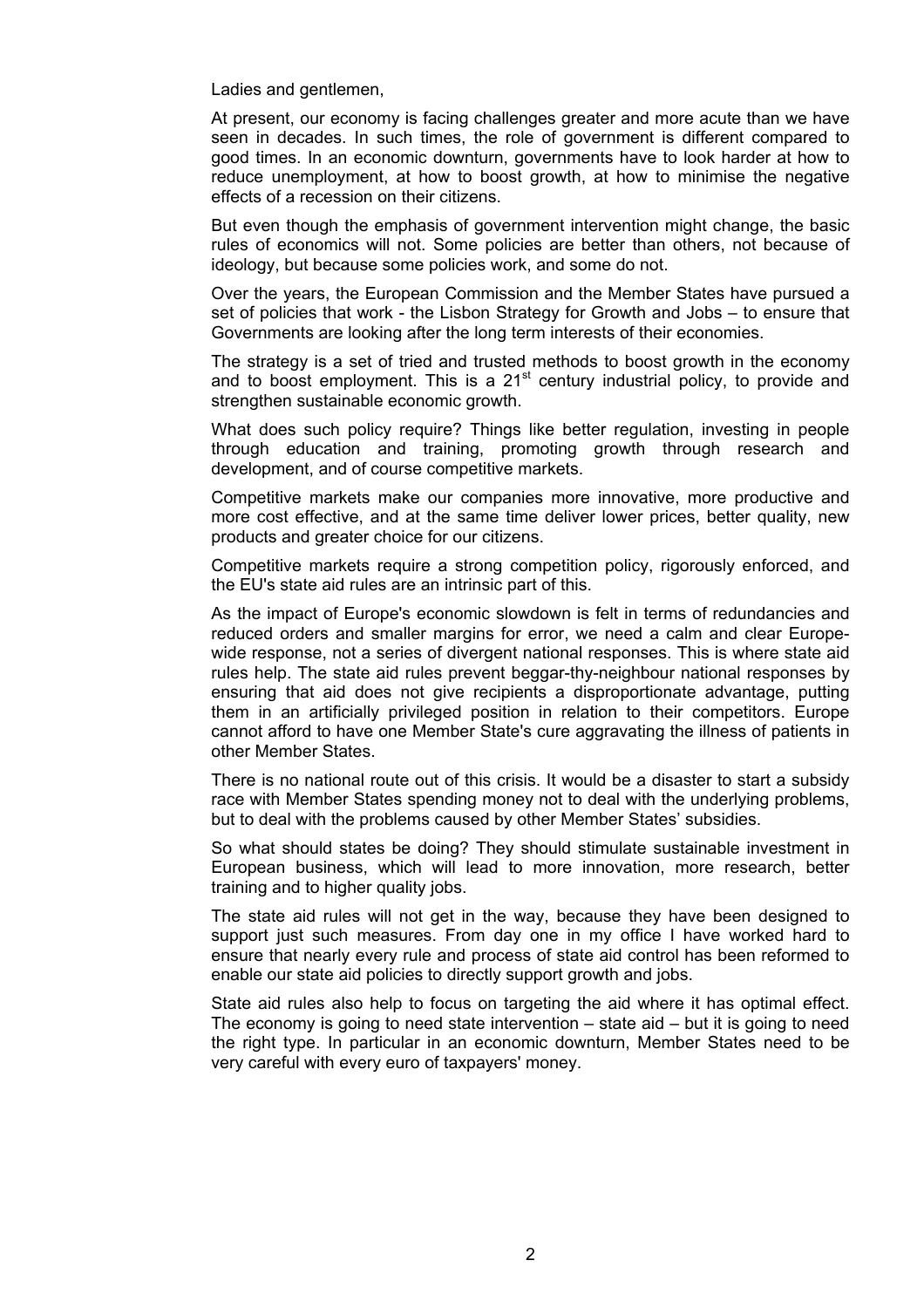That means providing aid that has sustainable benefits for a whole sector or the whole economy.

- Aid that raises productivity (look at our rules on R&D&I)
- Aid that meets needs that the market does not meet (look at our rules on risk capital for SMEs)
- Aid that manages transition and minimises the social costs of economic change (look at the provisions on employment aid and training, for example);
- Aid to rescue and restructure firms in difficulty.

## **Raising productivity growth**

Let me now highlight some of the most important of the recent state aid reforms, where we have worked hard to simplify and speed-up the process to grant welltargeted aid. Simple and speedy procedures are of course especially relevant in the current economic climate.

Overall, we have focussed on three issues. First of all, some measures to raise productivity growth will not be deemed to constitute state aid in the first place, for instance *de minimis* or guarantees of which I will speak in a minute. Some measures will be deemed to constitute state aid but can however be granted directly and speedily without notification to the Commission because they meet the criteria for a block exemption. Finally, other measures will be generally considered to be compatible state aid on certain conditions (for instance risk capital, R&D&I, training, environmental protection, disadvantaged regions).

Let me first talk about measures that do not constitute state aid. In 2006, the Commission adopted a new *de minimis* **Regulation** which is an important instrument that will help SMEs in particular. In the present context, it is particularly important to underline that the Regulation specifies that a guarantee of up to  $\epsilon$ 1.5 million does not exceed the *de minimis* threshold and thus does not constitute an aid. Consequently, Member States can grant such guarantees without calculation or administrative burden. This instrument allows Member States to help undertakings and particularly SMEs very rapidly, without notification to the Commission.

But irrespective of the *de minimis* threshold, Member States are free to grant guarantees to facilitate the access to finance for companies. In 2008, the Commission adopted a new **Notice on Guarantees**, which basically set out that public guarantees for loans do not constitute state aid when a market price is paid for it. Moreover, the new Notice also introduces for the first time specific safeharbour premiums for SMEs, allowing for an easier but safe use of guarantees in order to foster the financing of SMEs often confronted with a lack of stable resources.

In other words, if the conditions of the Notice are met, such guarantees are not considered as state aid and can be put in place immediately.

Now let me highlight the second issue; measures which actually do constitute state aid. I would like to remind everyone that we have significantly simplified and streamlined the state aid rules in the recently adopted "**General Block Exemption Regulation**" (snappily titled "GBER") which now offers Member States the possibility to grant no less than 26 types of aid with minimal administrative burden.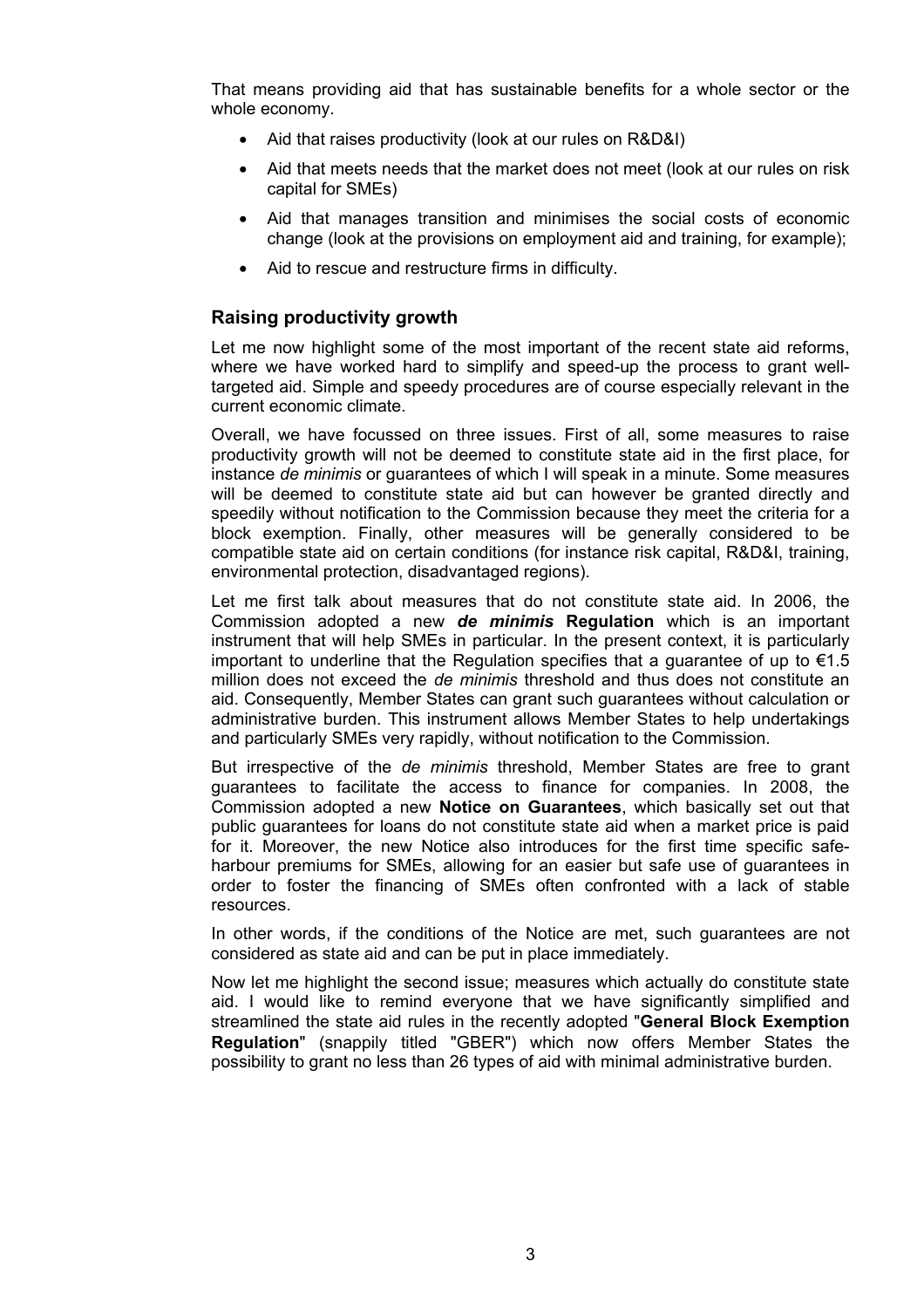Among other things, we are talking about:

- a. access to funds for risk capital
- b. R&D&I
- c. training
- d. environmental protection
- e. disadvantaged regions
- f. and female entrepreneurs

Every one of these measures is available for SMEs, so allowing Member States to support SMEs during each of their development stages. This is the Commission saying: 'we want your projects to succeed and your business to flourish without red tape.'

Finally, let me discuss the third issue; measures that do not fit under the GBER but will be generally considered to be compatible state aid. Our guidelines provide ample possibilities to notify well-targeted aid measures, not least in the crucial area of **access to financing.** 

Our **Guidelines on Risk Capital** target innovative and fast-growing SMEs. At the forefront of the guidelines is a new safe-harbour threshold of one and a half million euros per target SME.

Larger aid amounts are possible as well. Although they do need to be notified, we have acted quickly and favourably: approving more than 20 schemes with a total budget of nearly  $\epsilon$ 2 billion. We are ready to approve more schemes, if Member States want to come forward with them.

Because, in the current financial situation, if the Risk Capital Guidelines are properly exploited they will help fill gaps left by the struggling financial sector.

In our globalised economy the bar is set high – that means investment in research, development and innovation is more important than ever for the competitiveness of European industry. The Commission has adopted in December 2006 a new **Framework on State Aid for Research/Development and Innovation**. In particular, that allows SMEs access to direct grants or preferential loans from their governments. In particular the following measures can be taken:

- Aid for R&D projects which allows in particular aid for fundamental research up to 100% of eligible costs and for industrial research up to 80% for small enterprises
- Aid for young innovative enterprises up to €1 million and even more in assisted regions,
- Aid for innovation clusters,
- Aid for innovation advisory services
- Aid for innovation support services
- Aid for the loan of highly qualified personnel.
- Aid for technical feasibility studies,
- Aid for process and organisational innovation in services,
- Aid for industrial property rights costs for SMEs.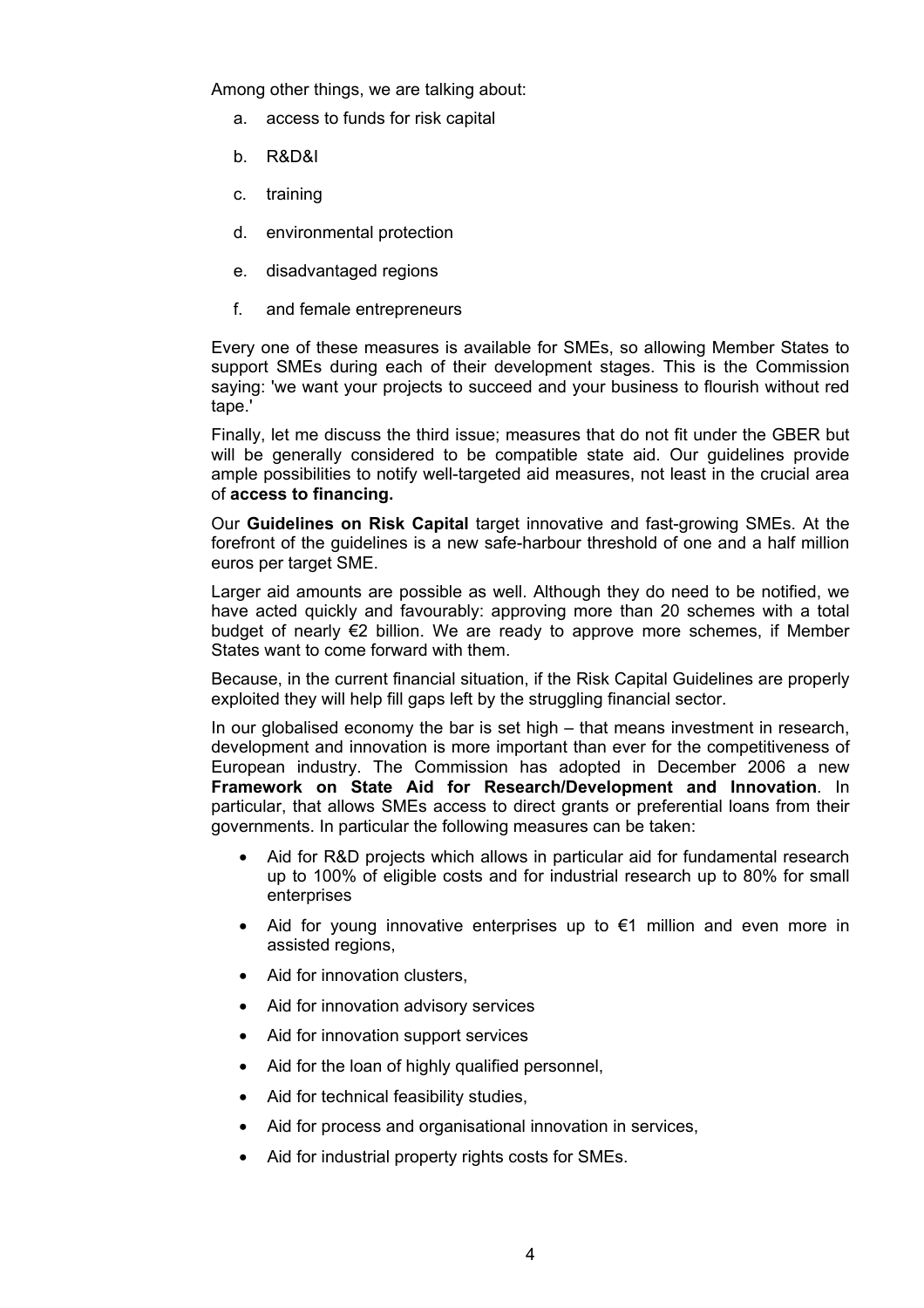So far over 60 schemes, in areas such as hydrogen energy, biotechnology, and nanotechnology, worth more than €12 billion have been approved. Again, we are happy to approve more.

Those rules are by no means limited to SMEs. For example, they allow for State aid for developing new technologies like those that lead to emission reductions beyond legal EU requirements. This could be of particular interest for car manufacturers, in addition to guarantees (as mentioned above) and to training and regional aid which I will come to in a moment. As you can see, the possibilities for granting State aid for investing in a sustainable future are there, and they are plentiful – it is now for Member States to use them.

At this time it is critically important to **maintain investment in training and retraining**. Rising unemployment is not a signal to decrease training spending, quite the opposite. One of the most important challenges facing every country is how to help people when areas of the economy are in transition. We need to manage transition now, and the state aid rules can help. SMEs will be glad to know that their governments may grant both general and specific training aid to their companies covering up to 80% of costs.

**Perhaps one of the most under-exploited state aid options is in environmental protection**. We want the EU to have a competitive advantage in these rapidly expanding markets. Under these guidelines, Member States may for instance grant aid allowing energy saving and fostering the development of new environmentally friendly technologies: which means the technologies of the future. This is a tremendous business opportunity and we cannot let European companies miss out!

Long-standing measures are also in place to support disadvantaged regions, and I especially encourage aid that supports business start-ups.

Finally, I would like to underline that our state aid rules allow the rescue and the subsequent restructuring of firms in difficulty, provided that they are turned into viable undertakings and that the amount of aid and the distortions of competition and trade are limited to the minimum necessary. The rescue and restructuring guidelines also foresee special rules for SMEs. If the conditions of these guidelines are respected, the Commission can approve aid measures in a very short timeframe – if needed, even in a matter of days, as our recent experience in the financial sector has shown.

I hope that this provides some clarity as to the opportunities available under the state aid rules, even if the list is of course incomplete.

## **Conclusion**

If it is not already clear, my main message today is that the state aid system allows governments to intervene in the right way to boost growth and jobs in a sustainable manner. The system is also important for what it avoids – subsidy wars and inefficient spending. We need state aid control not only for what it delivers, but for what we would lose without it.

Of course, no system is perfect. Member States are going to be looking hard at ways out of the coming recession but before re-inventing the wheel, they should first look at what is on offer in the existing rules, because this is the quickest way for them to give compatible aid.